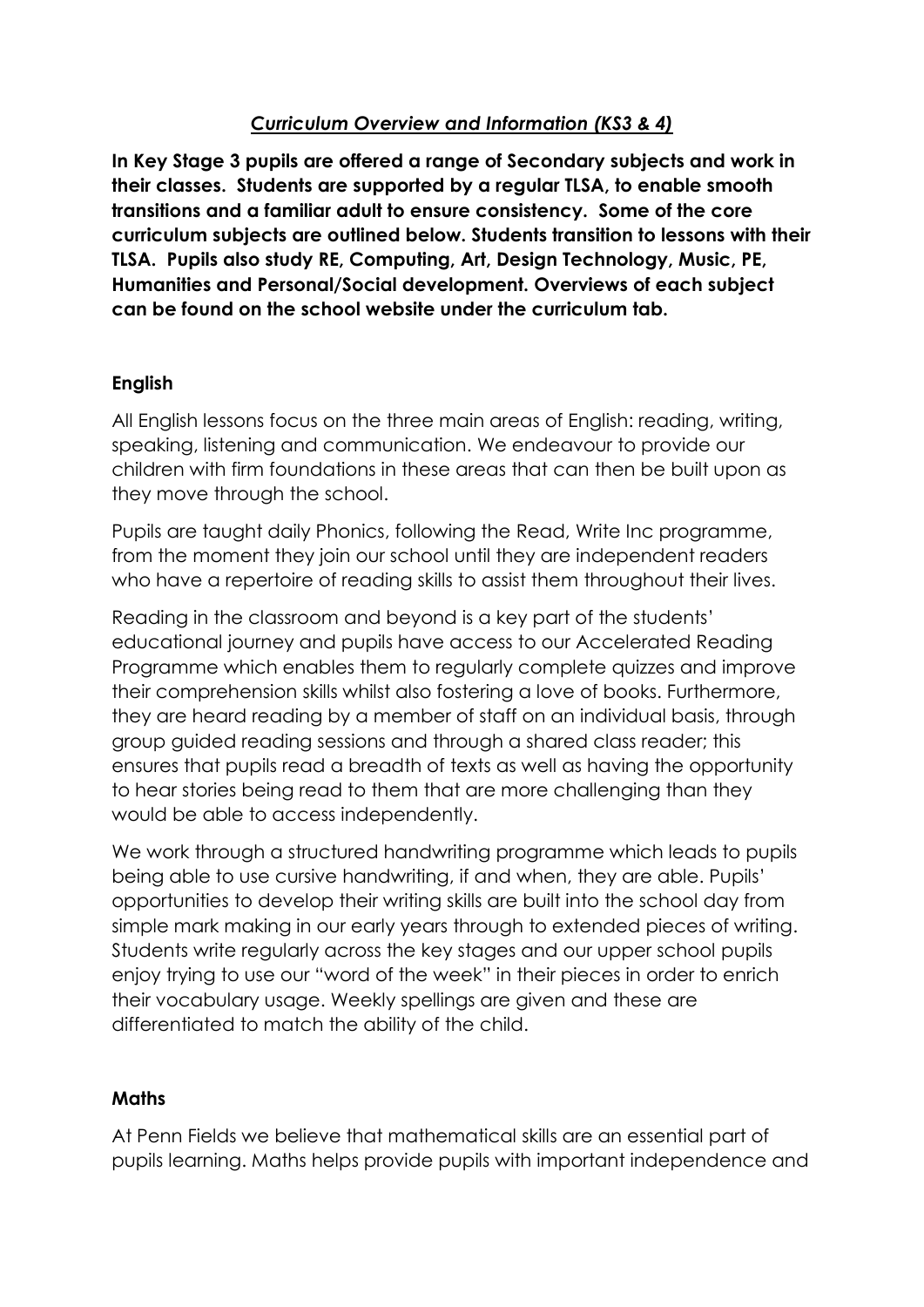decision making skills. Maths is taught across the school at a level that is appropriate to pupils learning styles and needs, following the Maths Mastery programme and aims to motive pupils to achieve their best. Students across all key stages follow a rich mathematical curriculum with strong emphasis on number skills. Throughout the year pupils in KS1, 2 and 3 will have experience of a range of real life activities, from role play and stories to using weights and measures, in practical situations as a contextual basis for their learning.

Pupils in KS3 and 4, working at National Curriculum Year 1 and above, have access to Accelerated Maths to help boost their skill level and aid retention. Targets are set at a personal level, with specifically targeted work to increase retention of skills. For more information, and to access Accelerated Maths at home, please use the following link:

<https://ukhosted108.renlearn.co.uk/6699521> (please ask pupils for their personal login).

Websites that could be useful for revision:

<https://www.bbc.com/education/examspecs/z9p3mnb>

<http://www.bbc.co.uk/skillswise/maths>

[https://corbettmaths.com](https://corbettmaths.com/)

# **Science**

Science Autumn Term Year 7

Children work through scientific topics each year and build on these at every Key Stage.

Introduction to Science Safety practise in science lessons/Naming Scientific apparatus and using it confidently. **Topics** Light and how we see things

Children will use a variety of learning resources and scientific apparatus to explore our eyes and how humans see things. They will learn relevant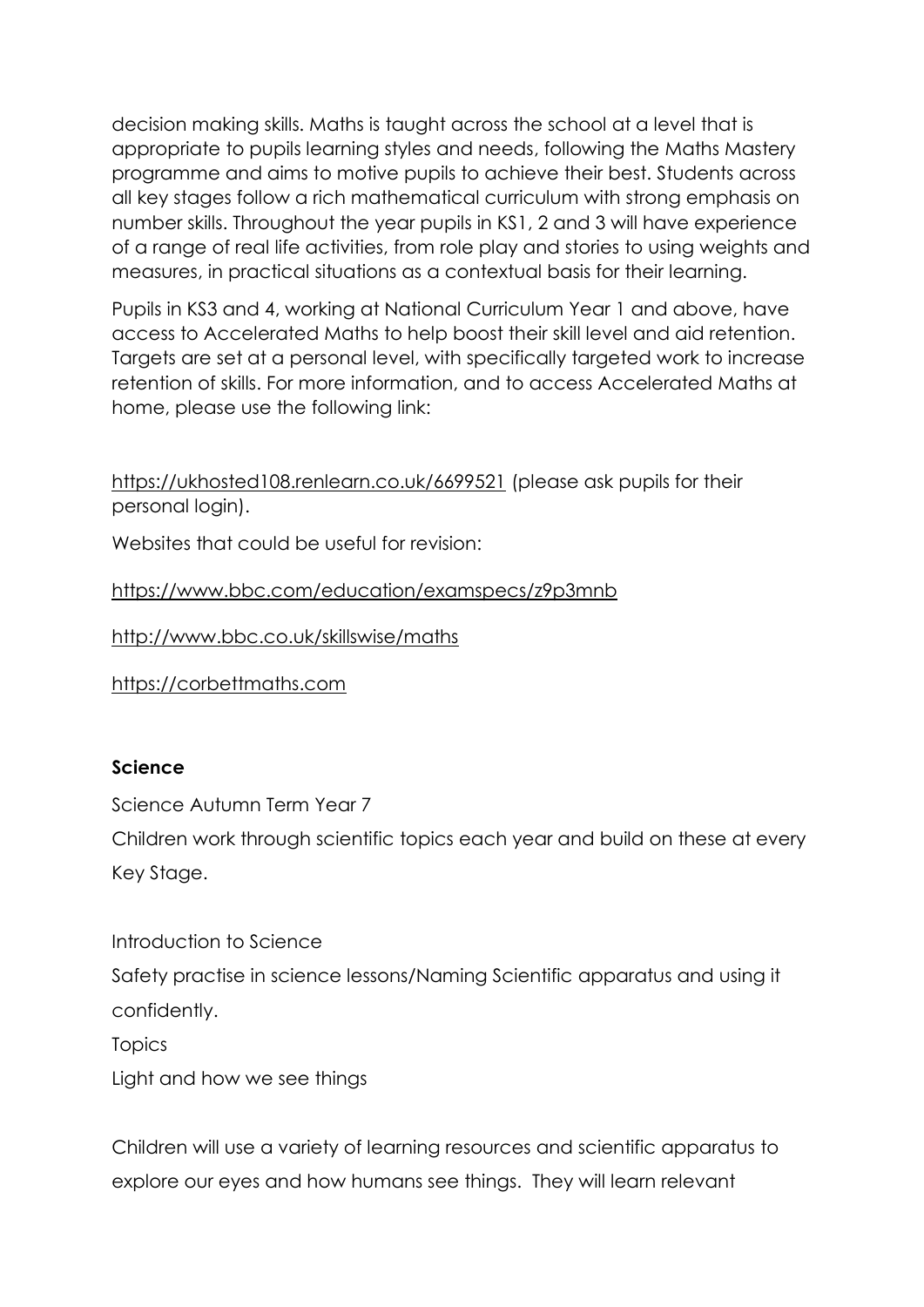scientific vocabulary and begin to record their work using tables, written responses, pictures, photographs and verbally. They will be encouraged to share ideas for experiments and use appropriate equipment.

## Electricity and building simple circuits

Children will learn how to build a variety of circuits and record their work using electrical symbols. They will take part in many experiments and be encouraged to use scientific vocabulary to explain what they see. Work will be recorded in their books.

The Science curriculum was updated September 2020. New units of work were introduced, focusing on key scientific skills, vocabulary and investigating activities. This coverage will by cyclical in nature, in order to build on foundations learnt in lower school.

#### **SOLAR**

We have now introduced a new recording, assessment and target setting tool across school called SOLAR. It is used by more than 300 special schools and offers the opportunity for moderation and comparison with other special schools across the country and locally. Children will be baselined using SOLAR and then termly targets set for progress and monitored by senior leaders and relevant subject leads, Further information can be found on the assessment tab on the school website.

#### **School Website**

The school website has up to date information and weekly news from our Headteacher. You can also follow us on Twitter.

#### [https://www.pennfields.com](https://www.pennfields.com/)